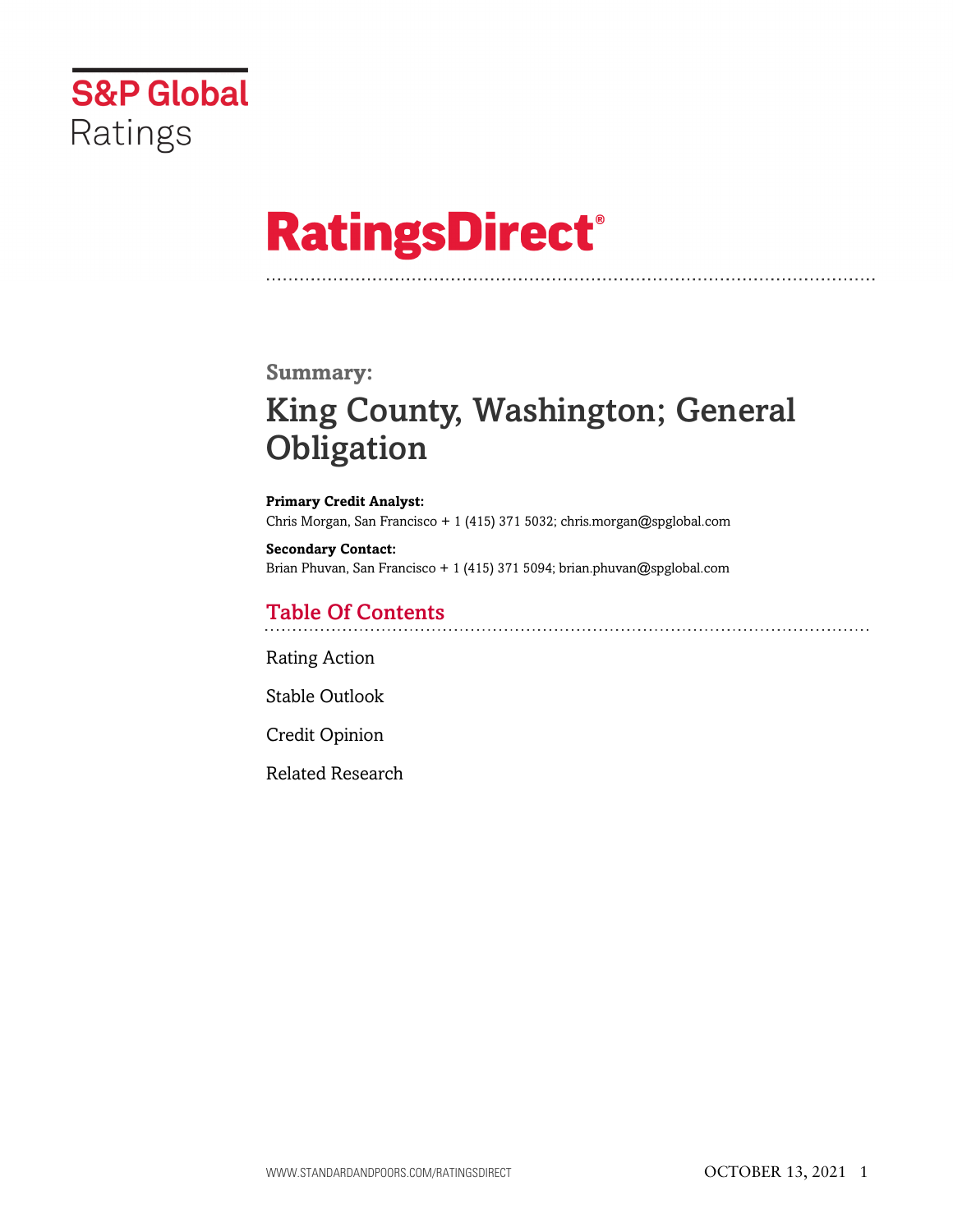## **Summary:**

## King County, Washington; General Obligation

| <b>Credit Profile</b>                                             |            |     |  |
|-------------------------------------------------------------------|------------|-----|--|
| US\$525.9 mil ltd tax GO bnds 2021 (Taxable) ser C due 12/01/2041 |            |     |  |
| Long Term Rating                                                  | AAA/Stable | New |  |
| US\$29.945 mil ltd tax GO and rfdg bnds 2021 ser B due 12/01/2029 |            |     |  |
| Long Term Rating                                                  | AAA/Stable | New |  |
| US\$18.43 mil unltd tax GO bnds ser 2021 due 06/01/2041           |            |     |  |
| Long Term Rating                                                  | AAA/Stable | New |  |

## <span id="page-1-0"></span>Rating Action

S&P Global Ratings assigned its 'AAA' long-term rating to King County, Wash.'s expected \$18.4 million series 2021 unlimited-tax general obligation (GO) bonds, expected \$29.9 million series 2021B limited-tax GO refunding bonds, and expected \$525.9 million series 2021C taxable GO bonds. The outlook is stable.

The county will have about \$5.4 billion in direct debt outstanding at the end of 2021 excluding planned-but-unissued debt, and after our adjustments for revenue-supported debt and GO debt we consider self-supporting we calculate the county's net direct governmental debt at \$1.4 billion.

Proceeds of the series 2021 will fund capital improvements to the county's main public medical facility. Proceeds of the series 2021B will refund for interest expense savings previously issued GO bonds that funded capital improvements. Series 2021C will fund a variety of county capital projects, with a focus on affordable housing and transit-oriented development.

The series 2021, series 2021B, and series 2021C are full faith and credit obligations of the county, including ad valorem property taxes. The series 2021B and series 2021C are subject to statutory limitations that include a maximum levy rate and a maximum annual property tax revenue increase. Given the fungibility of the county's resources and because pledged revenue is not measurably narrower or subject to disproportionate risks relative to the county's overall revenue, we rate the county's limited-tax GO debt, including the limited-tax series, on par with our view of the county's general creditworthiness.

## Credit overview

We see King County as showing resiliency in the face of the 2020 COVID-19-driven recession, with a dynamic and diverse economic base that includes Seattle and most of the region's high-income job centers. The county's leisure and hospitality industry is likely to continue to struggle to predict demand and manage staffing as a rise COVID-19 infections in the second half of 2021 makes personal decisions to go out more fraught, but the information technology and biotech industries have seen stronger demand during the pandemic and house values are continuing their climb from an already high base, suggesting that remote workers have mostly been staying put. The county has a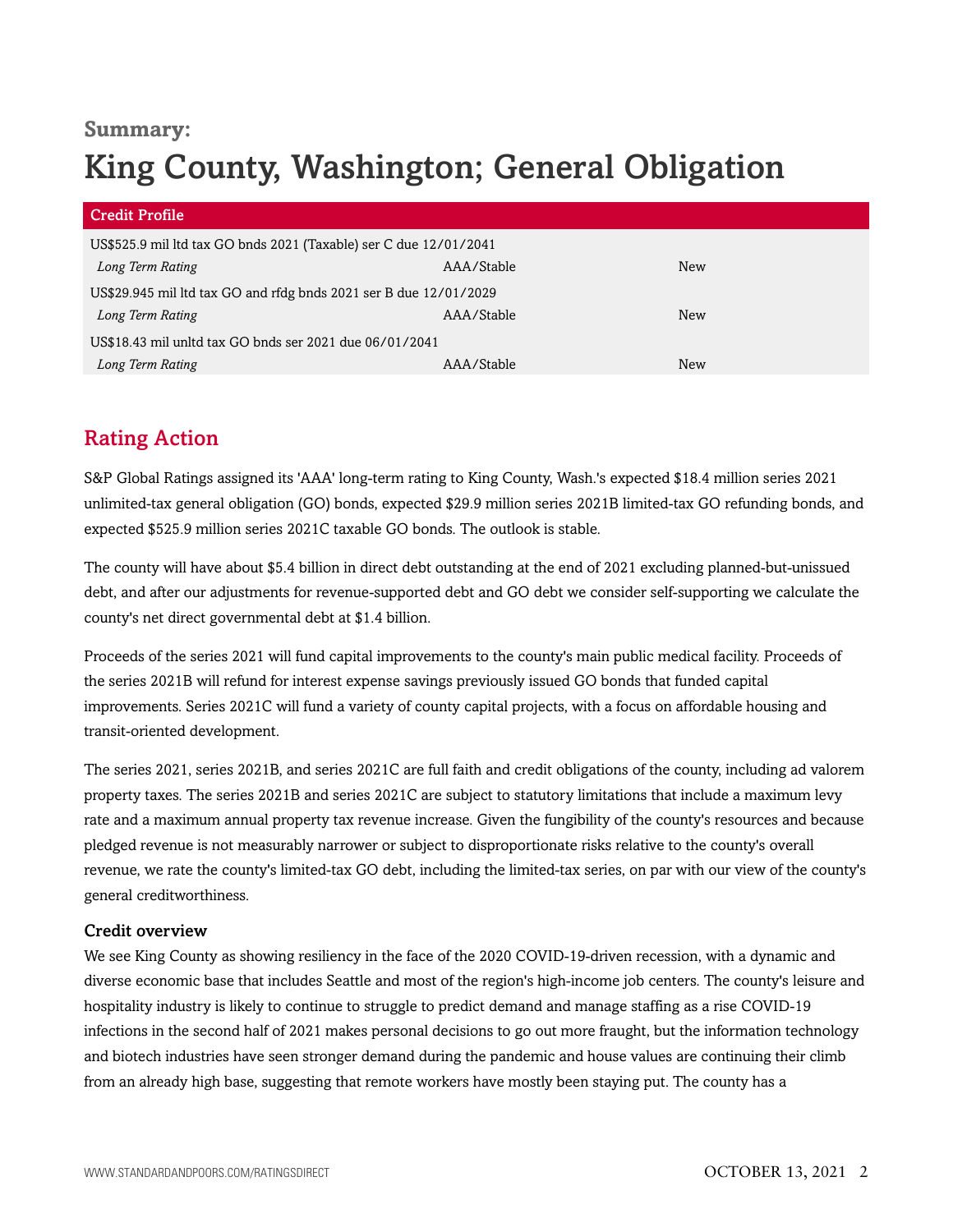management culture with what we see as a strong long-term record of conservative, arm's-length economic and revenue assumptions and a sustained record of voter support to fund specific services and capital needs. For this reason, we anticipate that its budgetary flexibility will remain very strong in the intermediate term even if available general fund reserves are low relative to those of similarly rated peers with limited ability to increase revenue without a public vote.

The ratings further reflect our assessment of the county's:

- Very strong economy, with participation in a broad and diverse metropolitan statistical area;
- Very strong management, with strong financial policies and practices under our financial management assessment methodology;
- Adequate budgetary performance, with an operating surplus in the general fund but an operating deficit at the total governmental fund level in 2020;
- Very strong budgetary flexibility, with an available fund balance of 20% of adjusted operating expenditures in fiscal 2020, down only slightly from 22% in 2019;
- Very strong liquidity, with total government available cash at 126% of total governmental fund expenditures and 37x governmental debt service at the end of 2020, and access to external liquidity we consider exceptional;
- Very strong debt and contingent liability profile, with debt service carrying charges at 3% of expenditures in 2020 and net direct debt that is 56% of total governmental fund revenue, as well as low overall net debt at less than 3% of market value; and
- Adequate institutional framework score.

### Environmental, social, and governance (ESG) factors

We consider the county to have elevated exposure to environmental risks, with earthquakes and wildfires the most prominent. We believe the county's maintenance of an emergency management office, which handled the county's pandemic response, and robust state building codes largely mitigate these risks. We consider the county's social and governance risk in line with our view of the sector standard.

The county manages cybersecurity in its information technology department, with a chief of security role, and has risk management strategies in place such as cybersecurity insurance and remote backups of records.

## <span id="page-2-0"></span>Stable Outlook

#### Downside scenario

We could lower the ratings if the county's budgetary flexibility as measured by its available general fund balance deteriorates to a level approaching our adequate threshold of 8% of expenditures, which we think could occur if the post-pandemic recovery is weaker than we expect, particularly if new public health costs materialize and the county is unable to identify and implement offsetting budget-balancing actions.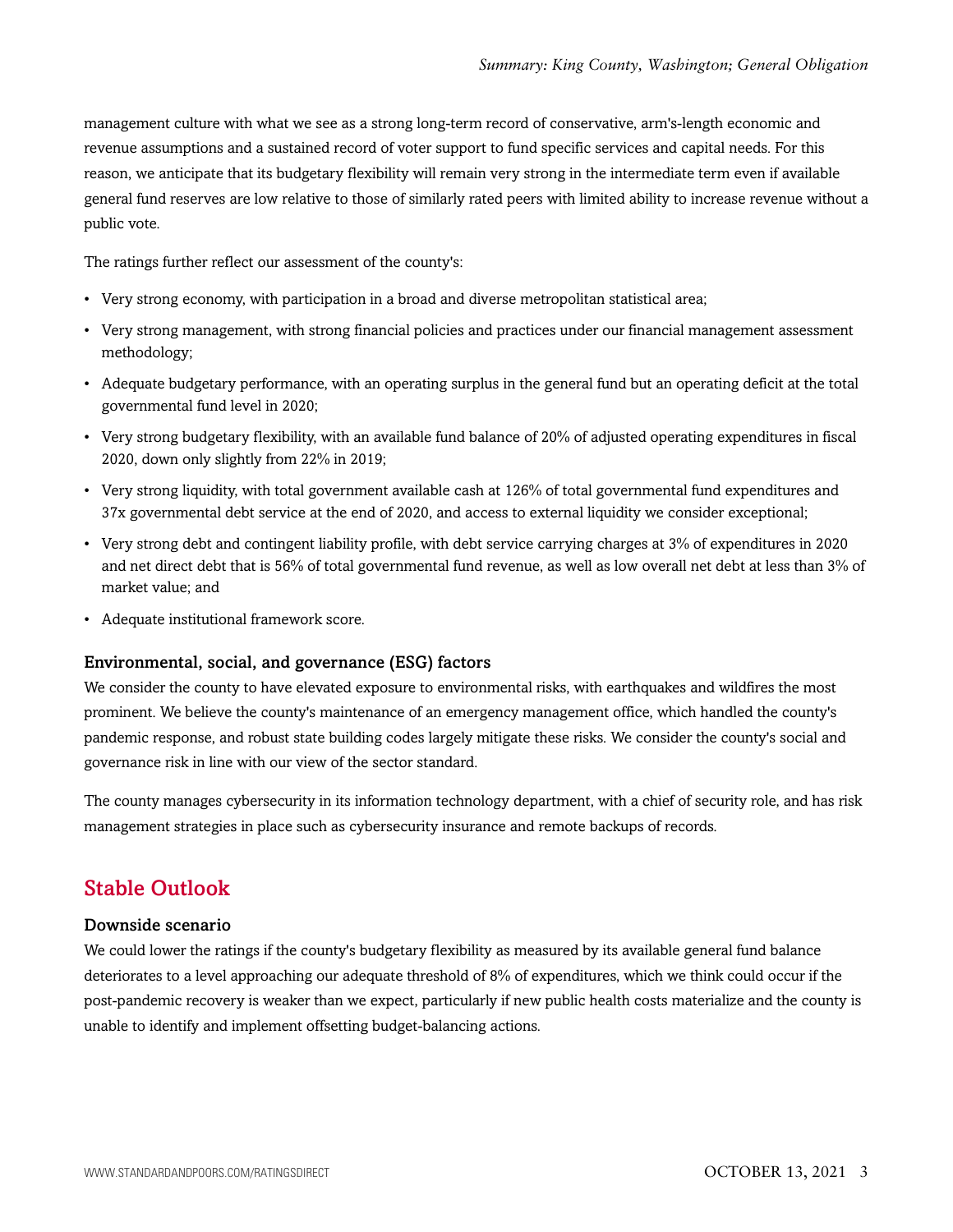## <span id="page-3-0"></span>Credit Opinion

## Very strong economy

King County enjoys long-term advantages in the forms of a deep reservoir of human capital, exposure to export markets, and large regional employers that are major players in their respective markets. The 2.3 million-resident county, which encompasses Seattle and most of the region's high-income cities and international airport, has a projected per capita effective buying income of 166% of the national level and per capita market value of \$287,600.

Although downtown Seattle has sustained temporary and permanent economic losses associated with the pandemic, and leisure and hospitality employment countywide appears to have only recently started to recover, the information sector has not missed a beat, with online and cloud computing giant Amazon accelerating its growth. Likewise, with the pandemic and other forces increasing investor interest in and national policy supporting the life sciences industry, we anticipate that the county's biotechnology cluster will continue to add often highly paid jobs that don't lend themselves to remote work. Aircraft manufacturer Boeing, which produces its 737-Max model in the county, is reporting new orders and appears cautiously optimistic about increasing production in the coming year after receiving approval to fly in all major markets other than China following deadly crashes in 2018 and 2019.

Although we think that housing unaffordability is likely now a long-term drag on growth, an overall strengthening in the real estate market is fueling property tax base growth. The S&P CoreLogic Case-Shiller Home Price index for the region shows residential values continuing to climb into 2021, and the county's assessed value (AV) increased by 2.7% to \$659.5 billion for 2021. This rate represented a clear step down from 5.9% for 2019 and 13.5% for 2020, but the county's economist anticipates similar growth through 2023. Moreover, we are increasingly optimistic about economic growth nationally, with what looks like a 6.7% real GDP increase for 2021, followed by what we anticipate will be a 3.7% increase for 2022.

### Very strong management

We view the county's management as very strong, with strong financial policies and practices under our financial management assessment methodology, indicating our view that financial practices are strong, well embedded, and likely sustainable.

Highlights of the county's approach to financial management include:

- A budget formation process that incorporates internal and external analyses of historical revenue and expenditure trends, including employment of a full-time economist whose sole responsibility is to generate revenue forecasts;
- A biennial budget process with budget-to-actual reports presented to the county council quarterly and updated throughout the year if necessary;
- A formal financial forecast that covers at least five years beyond the budgeted year;
- A six-year rolling capital improvement plan, updated annually as part of the budget process, that identifies all known funding in the budgeted year;
- A formal investment policy coupled with quarterly presentation of holdings and earnings reports to the executive finance committee;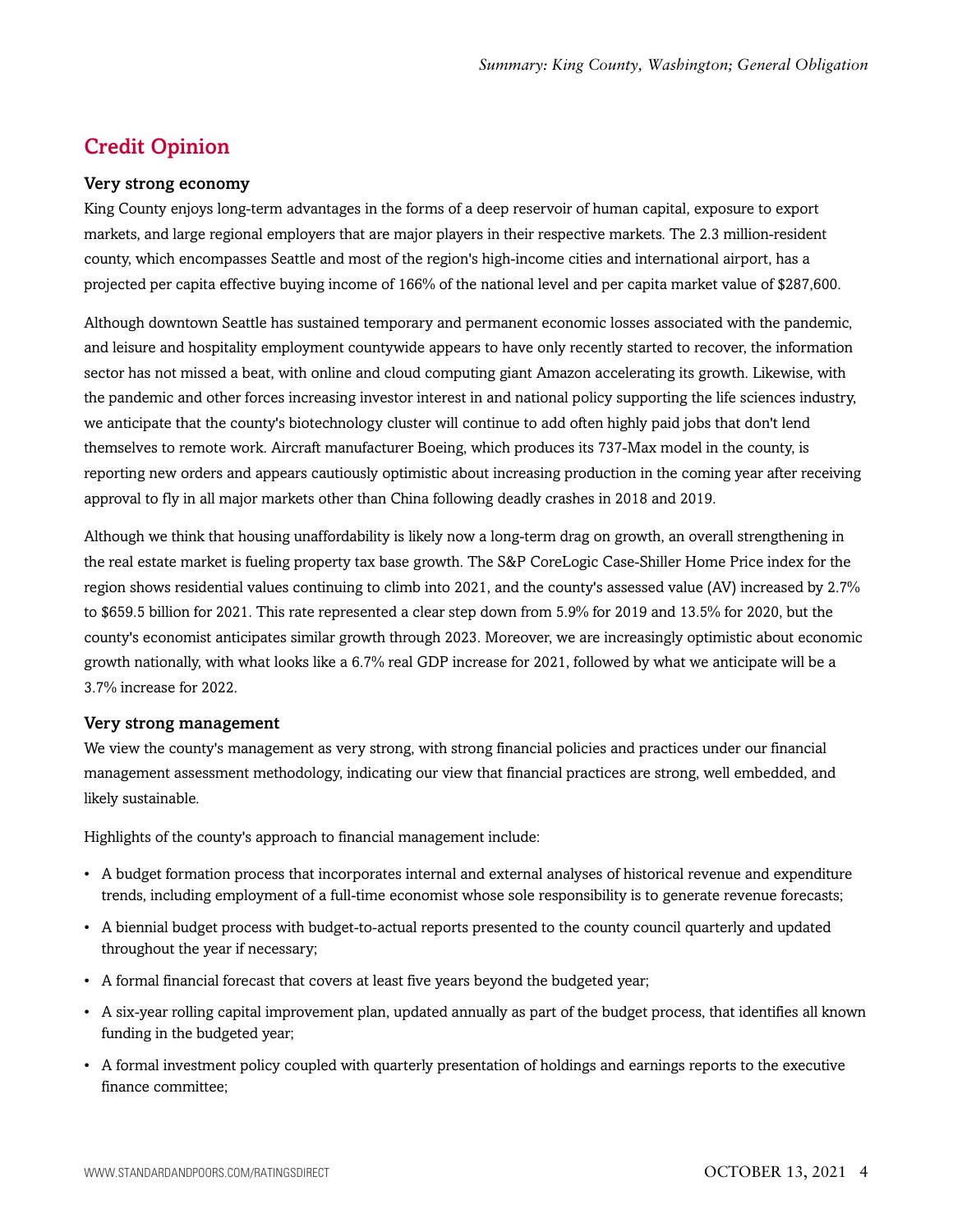- A formal debt policy that specifies quantitative and qualitative limits as well as monitoring requirements for the county treasurer; and
- A designated general fund balance policy of 6% to 8% of expenditures, to which the county has adhered and which is based on cash flow to meet debt service obligations.

## Adequate budgetary performance

The county's budgetary performance appears to be holding up in the face of the rapid onset of the recession in 2020. The county posted a positive general fund net operating result of 1.7% of expenditures in 2020 but a deficit result across all governmental funds of 3.4%, which was comparable to 2019. General fund operating results hovered within a narrow range of 2% to 3% of expenditures during the four years prior to the recession, and we think that cuts in discretionary expenditures and receipts of federal grants under the American Rescue Plan that will materialize in 2021 and 2022 at the equivalent of about 22% of expenditures in each year will likely keep performance from weakening in the intermediate term and may even temporarily strengthen it.

General fund revenue primarily consists of property taxes; fees and fines; and sales and use taxes. For the biennium covering 2021-2022 the county is budgeting for them to account for 41%, 40%, and 15% of the county's general fund revenue, respectively. We have adjusted general fund expenditures upward and the corresponding net transfers downward to reflect ongoing transfers out to various special funds to support maintenance and operations.

Management reports that the county's transit enterprise experienced a plunge in ridership and revenue in 2020 but that a multiyear buildup in reserves, a low proportion of pre-pandemic revenue that came from fares, and the ability to defer capital projects means that the enterprise is positioned well to maintain service quality without requiring additional resources such as support from the county's general fund. Likewise, federal grants have absorbed the bulk of pandemic-related costs to date and the county has been able to amend its budget as the public health environment has evolved.

## Very strong budgetary flexibility

King County's budgetary flexibility is very strong, in our view, with available reserves in fiscal 2020 of 20% of adjusted operating expenditures, or \$199.2 million, and inclusive of the county's "rainy day" fund, which is classified as committed in the county's audited financial statements, and excess resources in its employee benefits and risk management internal service funds. We anticipate that the negative effects of the pandemic on revenue will linger in some form and think that reserves may weaken in the intermediate term as the county's formal budget suggests, but the size of American Rescue Plan grants suggests that the risk of the county's available reserves falling to less than 15% of expenditures has receded and growth in some form is increasingly likely.

The county has a history of securing voter authorization for property tax increases for services, including approvals of levy increases in 2019 for parks and emergency medical services.

## Very strong liquidity

In our opinion, King County's liquidity is very strong, with total government available cash at 126% of total governmental fund expenditures and 37x governmental debt service in 2020.

In our view, the county has exceptional access to external liquidity based on debt issuance of a variety of security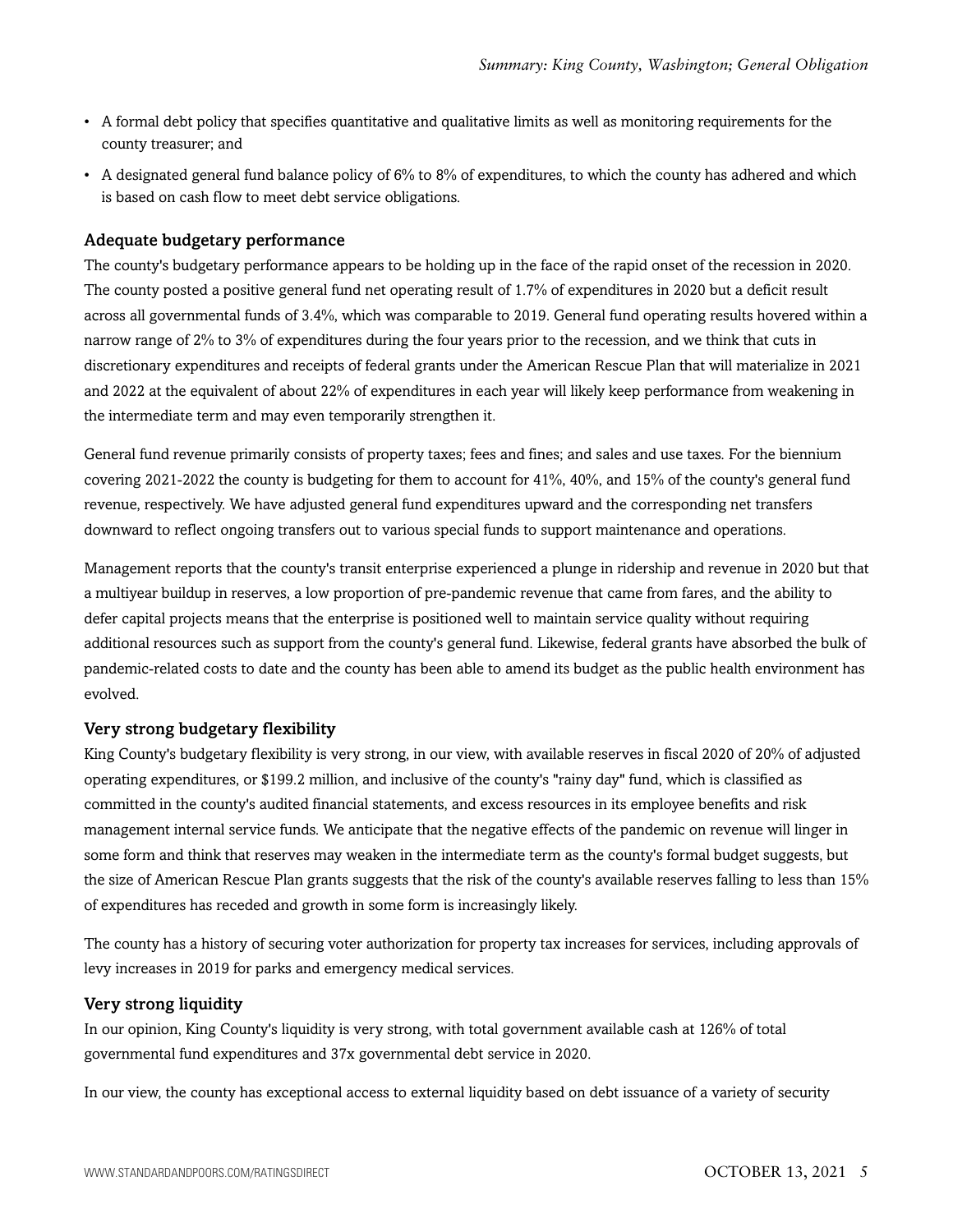types during the past 15 years. The county's investment pool is managed under a comprehensive policy and on behalf of other agencies, with 87% of holdings consisting of U.S. Treasuries, agencies, and the state-managed investment pool. We do not anticipate changing our view of the county's liquidity as very strong in the near future, based on our expectation of strong financial performance.

The county has extended its contingent loan pledge and credit enhancement agreement to about \$285 million in debt, most of which has been issued by the housing authority. While acceleration of the bonds is allowed under the trust indenture, the bonds are allowed to accelerate only to the extent that money to make such payment is on hand with the trustee in the relevant bond funds. Therefore, the amount due by the county at any given time under the agreements would be only the current debt service, which we consider well within the county's ability to pay with its available liquidity. To date, the county has not had to make any payments pursuant to these agreements.

### Very strong debt and contingent liability profile

Total governmental fund debt service is 3% of total governmental fund expenditures, and net direct debt is 56% of total governmental fund revenue. Overall net debt is low at 1.4% of market value, which is, in our view, a positive credit factor. These ratios could rise in the coming years as the county continues with its \$1.7 billion authorization to fund the expansion and modernization of its main public hospital, but we anticipate that our view of the county's profile will remain very strong in the intermediate term, as debt issuances under the authorization would be unlikely to occur all at once. (The series 2021 represents the first \$19 million.) Separately, the county is planning for about \$300 million in limited-tax GO debt by end of the biennium ending 2022 for solid waste and other projects.

We consider debt outstanding backed by the county contingent loan agreement and credit enhancement agreements as direct debt. But because the county has not had to make any payments under these contingent guarantees, we view these issuances as self-supporting.

Pension and other postemployment benefit (OPEB) liabilities:

In our view, the county has no large pension or OPEB liabilities that are leading to credit pressure.

While some of the county's pension plans are poorly funded, several are overfunded, creating an overall funding situation that is not likely to lead to dramatic cost escalations. This strong funding is largely due, in our view, to the short amortization periods employed to determine funding requirements.

The county's sole OPEB plan provides benefits for police and firefighters hired in 1970 to 1977; given the limited scope of eligible beneficiaries, we don't believe this obligation will lead to credit pressure, despite the county's pay-as-you-go approach to funding.

The county participated in the following major pension plans funded as of Dec. 31, 2020:

- Public Employees Retirement System (PERS) plan 1: \$312.4 million in net pension liability, and 69% funded;
- Public Employees Retirement System plan 2/3: \$138.7 million in net pension liability, and 97% funded;
- Public Safety Employees' Retirement System plan 2: overfunded, at 102%;
- Law Enforcement Officers and Fire Fighters plans 1 and 2, both of which are overfunded, at 147% and 116%; and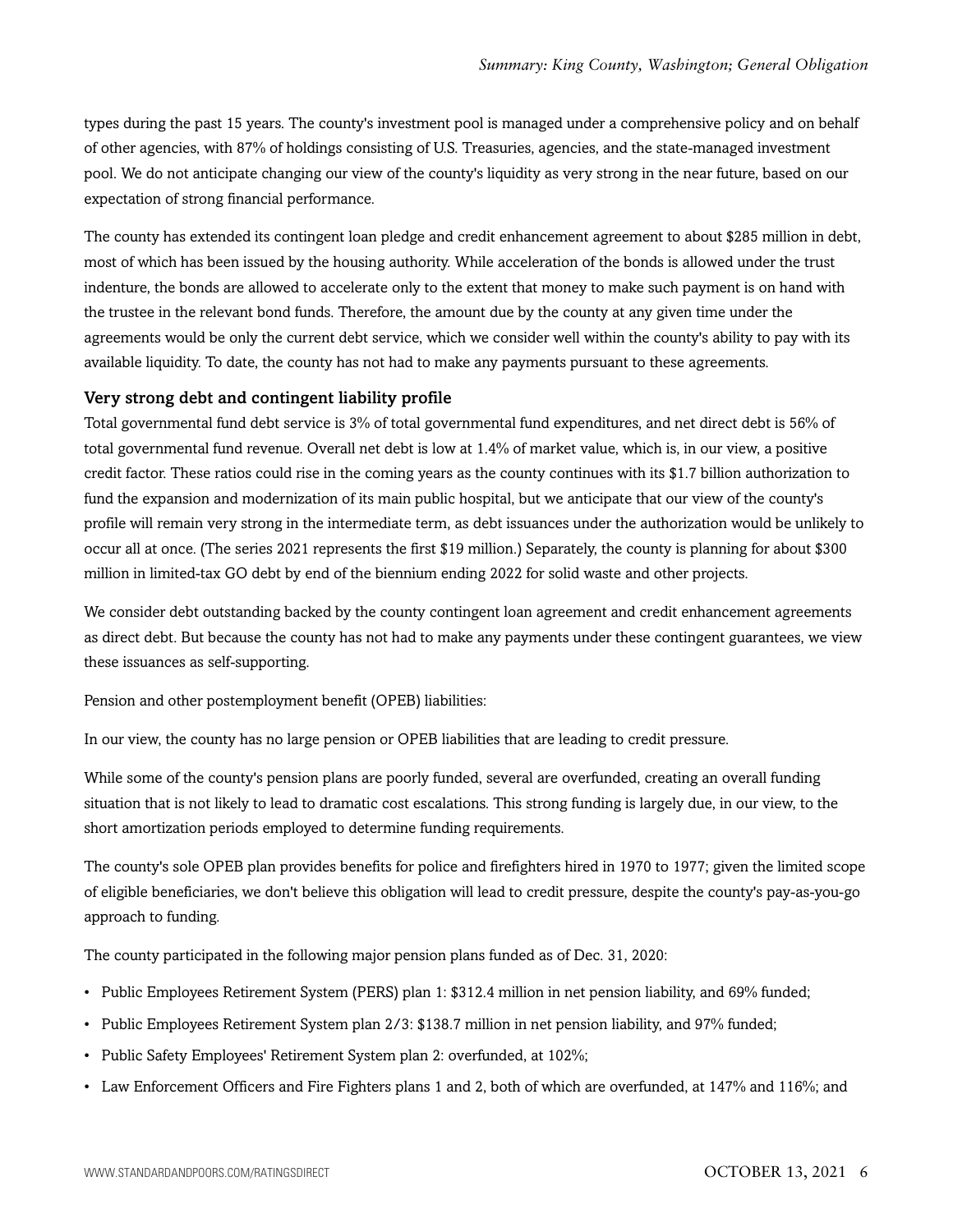• Seattle City Employees' Retirement System: \$0.5 million in net pension liability, and 71% funded.

King County's required pension and actual OPEB contributions totaled 5.9% of total governmental fund expenditures in 2020, with 0.1% consisting of OPEB costs. The state systems' actuarially determined contributions (ADC) now match the contractually required contributions (CRCs) and exceeded both static funding and minimum funding progress, indicating our view of timely progress in reducing pension liabilities. The CRCs, which are developed using the same approach as the ADCs, are not updated following passage into law biennially and so can diverge from the annually updated ADCs. However, because CRCs determine funding requirements using an approach that approximates 10- to 15-year level percent open amortization, timely progress on reducing liabilities is still made even when ADCs exceed CRCs, and so we believe costs will likely remain stable. However, the plans' 7.4%-7.5% discount rates increase contribution volatility.

#### Adequate institutional framework

The institutional framework score for Washington counties is adequate, in our view, partly as a result of statutory discretion regarding the quality and timeliness of annual financial reporting.

## Local ratings' relationship with U.S. sovereign

The county's GO bonds are eligible to be rated above the sovereign because we believe the county can maintain better credit characteristics than the U.S. in a stress scenario. Under our criteria "Ratings Above The Sovereign: Corporate And Government Ratings--Methodology And Assumptions," published Nov. 19, 2013, on RatingsDirect, U.S. local governments are considered moderately sensitive to country risk. County-derived revenue and state grants are the primary revenue sources for the county, and the institutional framework in the U.S. is predictable, with significant local government autonomy and flexibility, as demonstrated by independent treasury management.

## <span id="page-6-0"></span>Related Research

- Through The ESG Lens 2.0: A Deeper Dive Into U.S. Public Finance Credit Factors, April 28, 2020
- 2020 Update Of Institutional Framework For U.S. Local Governments

Certain terms used in this report, particularly certain adjectives used to express our view on rating relevant factors, have specific meanings ascribed to them in our criteria, and should therefore be read in conjunction with such criteria. Please see Ratings Criteria at www.standardandpoors.com for further information. Complete ratings information is available to subscribers of RatingsDirect at www.capitaliq.com. All ratings affected by this rating action can be found on S&P Global Ratings' public website at www.standardandpoors.com. Use the Ratings search box located in the left column.